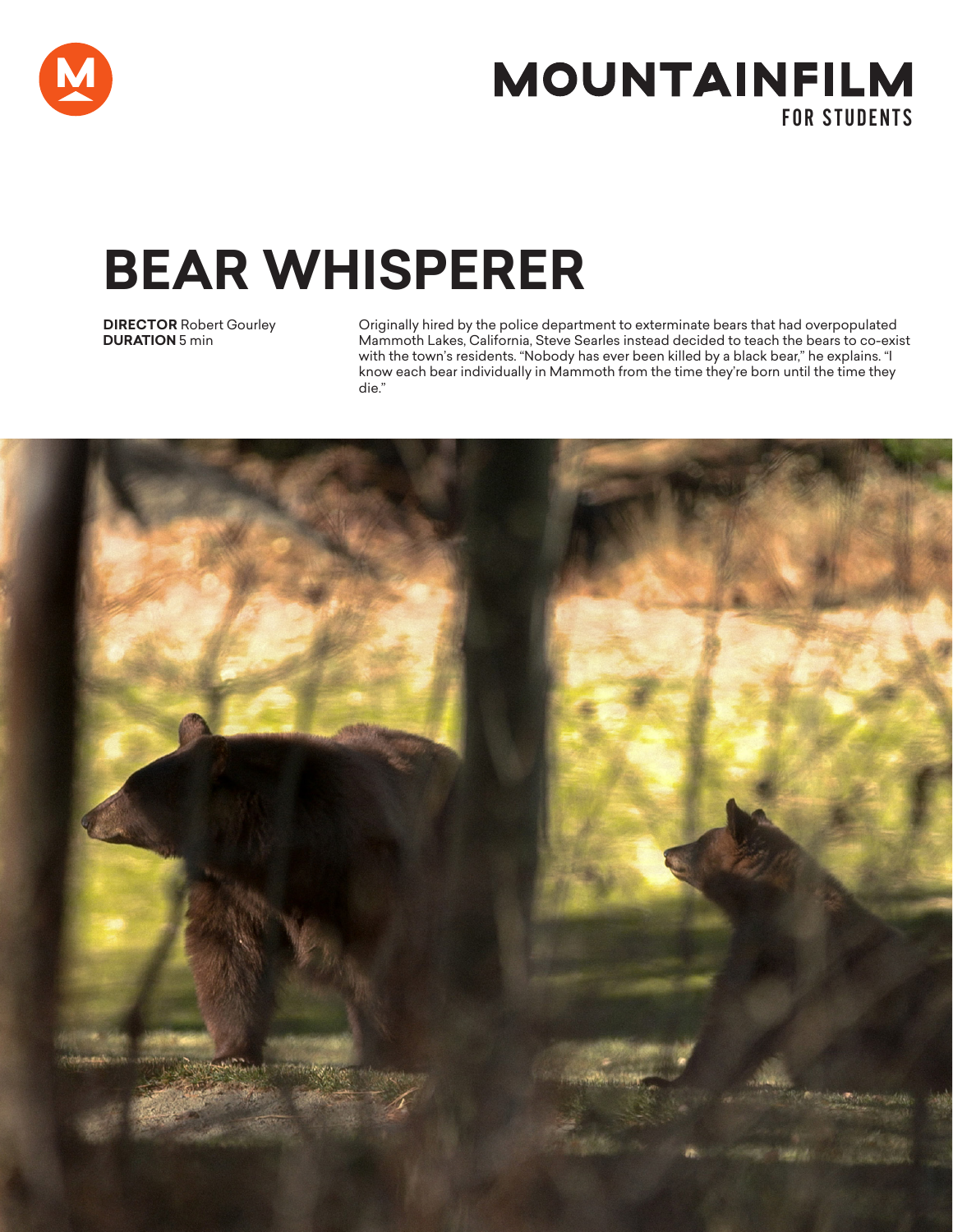# **Standards**

## COLLEGE AND CAREER READINESS ANCHOR STANDARDS FOR READING

### CCSS.ELA-LITERACY.CCRA.R.1 **/ Key Ideas and Details**

Read closely to determine what the text says explicitly and to make logical inferences from it; cite specific textual evidence when writing or speaking to support conclusions drawn from the text.

#### CCSS.ELA-LITERACY.CCRA.R.8 **/ Integration of Knowledge and Ideas**

Delineate and evaluate the argument and specific claims in a text, including the validity of the reasoning as well as the relevance and sufficiency of the evidence.

#### CCSS.ELA-LITERACY.CCRA.R.9 **/ Integration of Knowledge and Ideas**

Analyze how two or more texts address similar themes or topics in order to build knowledge or to compare the approaches the authors take.

#### CCSS.ELA-LITERACY.CCRA.R.10 **/ Range of Reading and Level of Text Complexity**

Read and comprehend complex literary and informational texts independently and proficiently.

## COLLEGE AND CAREER READINESS ANCHOR STANDARDS FOR SPEAKING & LISTENING

#### CCSS.ELA-LITERACY.CCRA.SL.1 **/ Comprehension and Collaboration**

Prepare for and participate effectively in a range of conversations and collaborations with diverse partners, building on others' ideas and expressing their own clearly and persuasively.

#### CCSS.ELA-LITERACY.CCRA.SL.2 **/ Comprehension and Collaboration**

Integrate and evaluate information presented in diverse media and formats, including visually, quantitatively, and orally.

### CCSS.ELA-LITERACY.CCRA.SL.3 **/ Comprehension and Collaboration**

Evaluate a speaker's point of view, reasoning, and use of evidence and rhetoric.

### CCSS.ELA-LITERACY.CCRA.SL.4 **/ Presentation of Knowledge and Ideas**

Present information, findings, and supporting evidence such that listeners can follow the line of reasoning and the organization, development, and style are appropriate to task, purpose, and audience.



# Key Vocabulary **black bear, grizzly bear, conservation, rural,**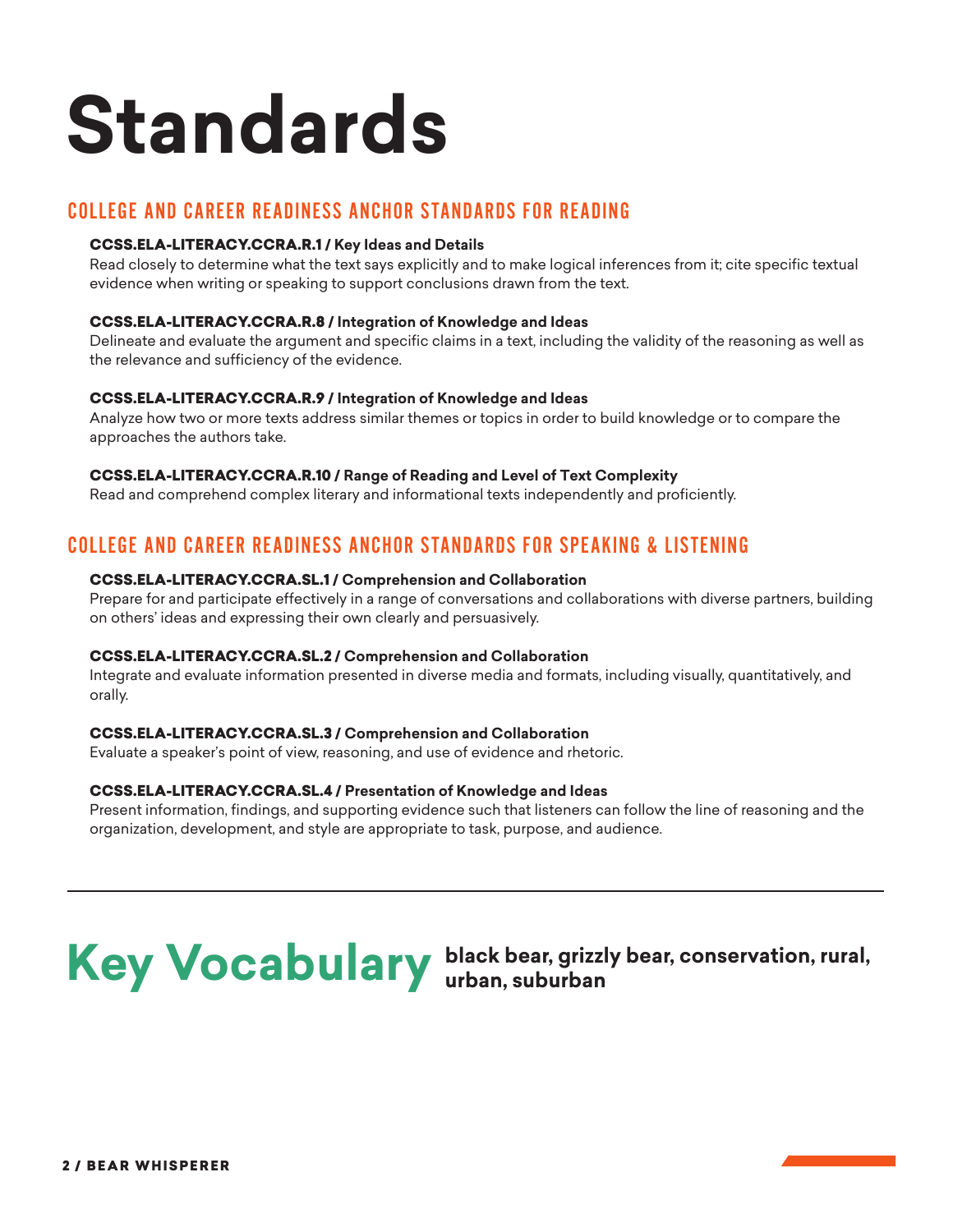# **Pre-Screening Activities**

# **Pre-Screening Activity 1**

This website, maintained by the National Wildlife Federation, titled **["Black Bears"](https://www.nwf.org/Educational-Resources/Wildlife-Guide/Mammals/Black-Bear)** gives information on the American black bear, including a basic description, range, diet, life history and conservation.

Prior to watching the film *Bear Whisperer*, students should familiarize themselves with each section (either by reading as a group, reading sections individually and reporting to the class, or independently reading). When students are done reading all sections, re-read the following quote from the conservation section:

**"The key to successful coexistence between humans and bears is to recognize that it is no longer possible for either species to occupy all habitats, but that where co-occupancy is possible and desirable, humans must be responsible for the welfare of the bear population. Wild areas with little human footprint will remain the most important habitat for bears, but peaceful coexistence can occur in the urban-wildland interface as long as humans take the necessary steps to assure that the relationship remains a positive one."**

After re-reading this quote, have students work with a partner to brainstorm what successful coexistence between humans and bears could potentially look like.

Dependent upon where you live, and your students' background knowledge, you could change this to: **What does successful coexistence look like with deer/moose/elk/birds?**

The goal is to get students to begin thinking about what a successful coexistence of space between humans and animals looks like. You could take the discussion further by asking: **Is such a thing possible with humans taking over land and the loss of animal habitat?**

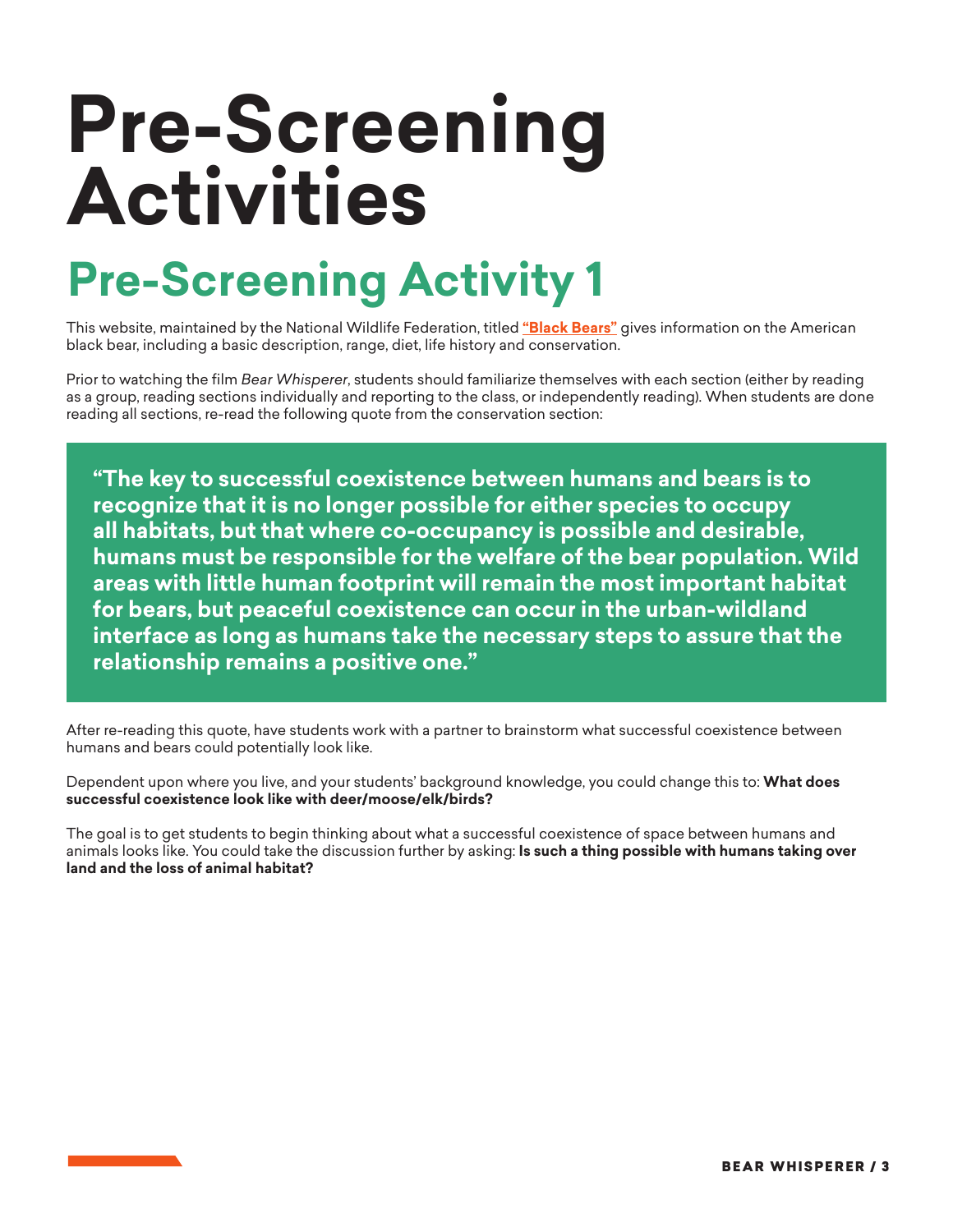# **Pre-Screening Activity 2**

Once students have finished their discussion from Pre-Screening Activity 1, direct them to this website, **[Black Bear](https://bear.org/black-bear-range/)  [Range](https://bear.org/black-bear-range/)** from the North American Bear Center, which displays two maps side-by-side (see below) to show the historical range compared to the 1995 range of black bears in the United States.



Historical Range 1995 Range



#### After reviewing the maps, ask the students: **What factors influenced the decline in black bear range?**

This website, **[Return of the Yellowstone Grizzly Bear](https://www.usgs.gov/news/return-yellowstone-grizzly-bear?qt-news_science_products=1#qt-news_science_products)** from U.S. Geological Survey, shows a map of the current range vs. the historic range of the grizzly bear.

After reviewing this map, display it alongside the first map, to show the difference in range for black bears vs. grizzly bears and ask students:

- **• Why do they think there is such a difference between the current range for black bears vs. the current range for grizzly bears?**
- **• Why do they think there has been such a decline in the population of the grizzly bears, as opposed to black bears?**
- **• Drawing upon the previous brainstorming of creating a successful coexistence, do students think that there is a possibility of successful coexistence for humans and bears?**

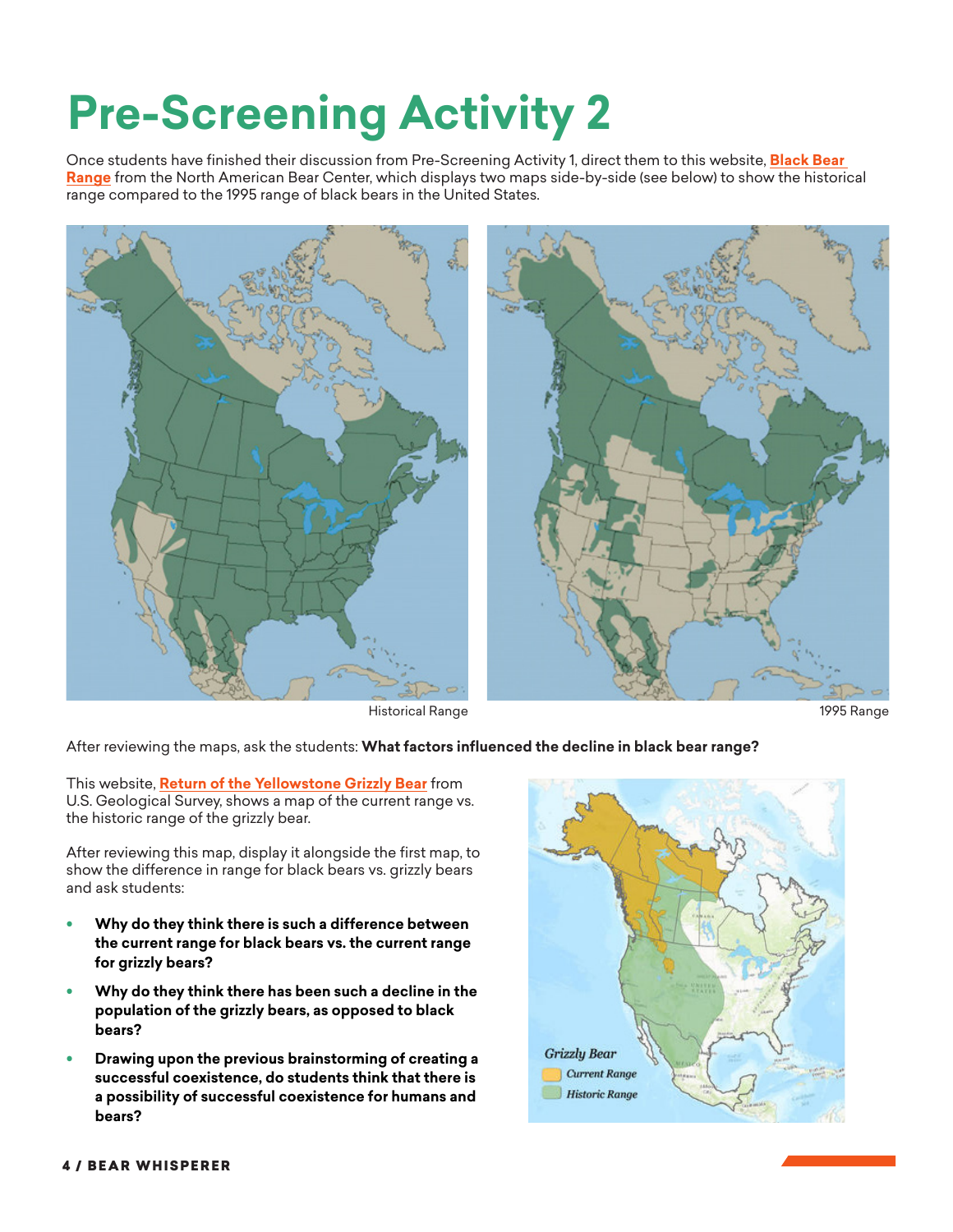# **Discussion Guide**

### GENERAL/OPEN PROMPTS

1. Do you think that if someone else besides Steve Searles had been hired by the police department of Mammoth Lakes, they would have been as successful in teaching the bears to co-exist with the town's residents?

## EXPLORING SELF

- 1. In the film, Steve Searles states that bears are very gentle and thoughtful, and that if you spend enough time with a bear, it is hard to not build a connection. Do you think Searles is anthropomorphizing bears, or did what he say ring true? How does building a personal connection with something make you want to protect it?
- 2. In the film, Steve Searles states that people have an innate fear of bears and that is due to a lot of "crazy misconceptions people have about black bears." Why do you think those misconceptions exist, and do you think these misconceptions have led to the decline of the black bear population over time? What other animals do you believe there are misconceptions around? What are some ways to reverse those misconceptions?

## EXPLORING THE WORLD

1. What does animal conservation look like all over the world? How do you think America ranks in its conservation of animals as opposed to other countries?

### EXPLORING FILMMAKING

1. Why do you think Robert Gourley, a director, cinematographer, and editor based in Los Angeles, chose to make this film? Do you think the film is about conservation or Steve Searles or both?

### EXPLORING SOCIAL ISSUES

- 1. What does successful coexistence with bears look like? What does successful coexistence with all wildlife and nature look like? Is it possible?
- 2. In the film, Steve Searles states that he would kill 10 bears in a row to keep a person alive. However, he also discusses that California's population of 30 million people are some of the dumbest people in the world. People often make careless mistakes in visiting wild places, and bears are attracted to human food. Who has the right to live, the human or wildlife?

## SENSE OF WONDER

- 1. Do you think Steve Searles has a natural gift for working with animals? Or do you think this is something he learned over time?
- 2. What would California be like if there were still grizzly bears?

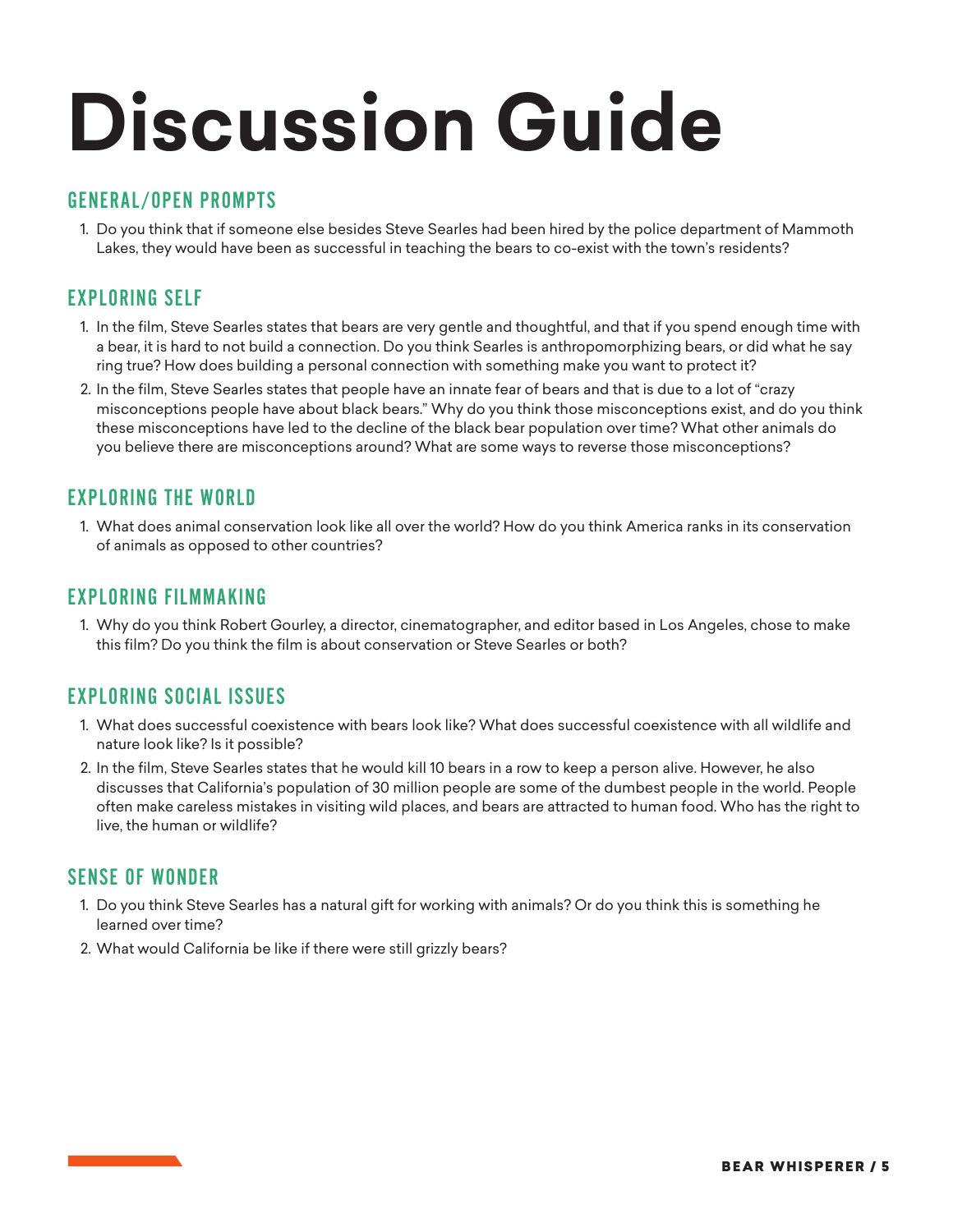# **Activities**

# **Activity 1**

In June of 2020, the current administration reversed hunting methods for hunters in the Alaskan wilderness that were banned by the previous administration after they were deemed barbaric.

The article, titled **["Trump Administration Revives Banned Hunting Techniques in Alaska"](https://www.nytimes.com/2020/06/09/climate/trump-bear-hunting.html?searchResultPosition=7)** by Lisa Friedman for the *New York Times*, details how this reversal has now legalized the baiting of grizzly bears with doughnuts soaked in bacon grease, using spotlights to blind and shoot hibernating mothers and cubs, killing wolves and pups, and the use of dogs to hunt bears. In the article, two different viewpoints are shown. Eddie Grasser, director of wildlife conservation for Alaska Department of Fish and Game, believes the tactics would be used sparingly and mostly by people who are living off of the land, whereas Laura Smythe, staff attorney with the Humane Society of the United States, believes this reversal would allow extreme cruel killing methods on over 20 million acres in Alaska.

This article, from the National Park Service, titled **["National Park Services Aligns Regulations with State Law for](https://www.nps.gov/orgs/1840/national-park-service-aligns-regulations-with-state-law-for-hunting-and-trapping-in-alaska-national-preserves.htm)  [Hunting and Trapping in Alaska National Preserves"](https://www.nps.gov/orgs/1840/national-park-service-aligns-regulations-with-state-law-for-hunting-and-trapping-in-alaska-national-preserves.htm)** by Peter Christian (May 20, 2020) covers the same topic, but is in support of the reversal. This article highlights how the rules implemented in 2015 were too restrictive for rural Alaskans and was not in support of their way of life.

This study (February 2020) by Robert Bonnie, Emily Perchar Diamond, and Elizabeth Rowe published by the Nicholas Institute of the Environment at Duke University, is titled **["Understanding Rural Attitudes Toward the Environment and](https://nicholasinstitute.duke.edu/sites/default/files/publications/understanding-rural-attitudes-toward-environment-conservation-america.pdf)  [Conservation in America."](https://nicholasinstitute.duke.edu/sites/default/files/publications/understanding-rural-attitudes-toward-environment-conservation-america.pdf)** The findings in this publication come from two studies, including interviews with focus groups with rural voters and stakeholder leaders across the U.S., as well as telephone survey data of urban and rural voters across the country. Data was then extended to focus specifically on climate change attitudes, with a focus being on data collection from rural voters in the upper Midwest. Although this publication's main findings are focused on attitudes towards climate change, it's findings are relevant to the discussion around the reversal of hunting techniques. To give students background information, it would be important to read the **Executive Summary** (pg. 3) and **What We Found** sections (pg. 4-6).

After reviewing the articles and the study, you will ask students to debate around the essential question:

# **Whose voice is more important in environmental conservation — rural or suburban/urban Americans'?**

Students should use information from all three sources to support their belief that either the rural or suburban/ urban Americans' voice is most important in the conversation on environmental conservation. Students may also fall somewhere in the middle, and argue that it is important for all demographics to be represented in these decisions. To further challenge viewpoints, you could talk about the **[racial demographics of rural Americans.](http://www.ruralhome.org/storage/research_notes/rrn-race-and-ethnicity-web.pdf)**

This debate can be either as formal or informal as you deem appropriate for your student group, and time you would like to commit to this activity. It can also be a discussion about whether or not the reversal of hunting laws in Alaska is humane or inhumane. It would be interesting to see students' ideas about how to generate support from rural, suburban and urban America to be in support of/or against the new federal regulations for hunting in Alaska. On pg. 6-7 of the study, there is a list of recommendations. Using the recommendations listed, ask: **How would students create conservation policy that respects rural attitudes and needs?**